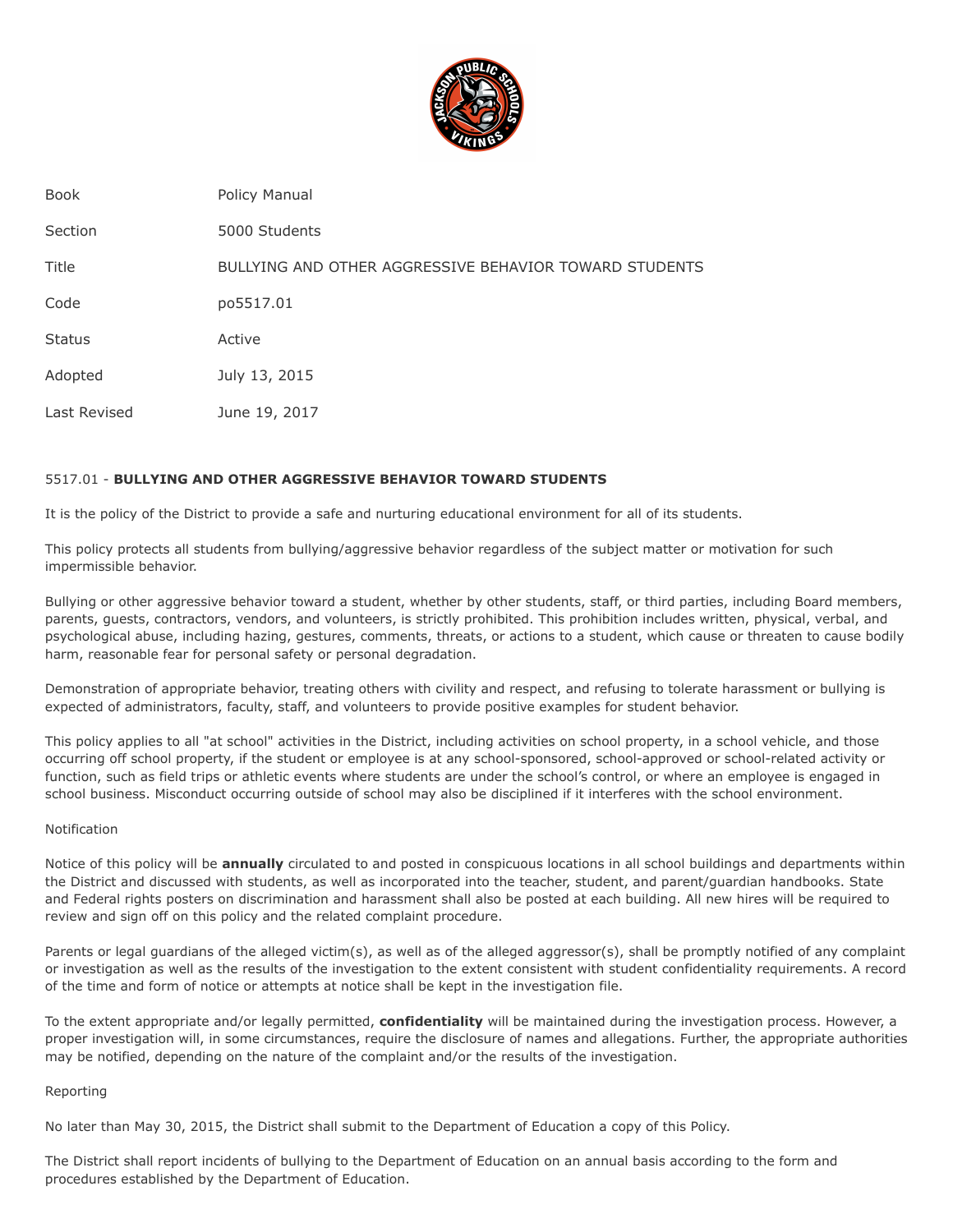Should this Policy be amended or otherwise modified, the District shall submit a copy of the amended or modified Policy to the Department of Education no later than thirty (30) days after adopting the modification.

# Implementation

The Superintendent is responsible to implement this policy, and may develop further guidelines, not inconsistent with this policy.

This policy is not intended to and should not be interpreted to interfere with legitimate free speech rights of any individual. However, the District reserves the right and responsibility to maintain a safe environment for students, conducive to learning and other legitimate objectives of the school program.

## Procedure

Any student who believes s/he has been or is the victim of bullying, hazing, or other aggressive behavior should immediately report the situation to the Principal or assistant principal. The student may also report concerns to a teacher or counselor who will be responsible for notifying the appropriate administrator or Board official. Complaints against the building principal should be filed with the Superintendent. Complaints against the Superintendent should be filed with the Board President.

A student may also submit a report or complaint to any of the above designated individuals through email, voicemail, regular mail or by leaving a sealed note addressed to the individual at that person's office or desk. The student may submit a report or complaint anonymously, but this may affect the ability to fully investigate the matter, when the complaining student is not available to provide additional information during the course of the investigation.

The identity of a student who reports bullying, hazing or aggressive behavior, as well as those students who provide information during an investigation will remain confidential to the extent possible and to the extent allowable by law. Only school personnel directly involved in the investigation of the complaint or responsible for remedying any violations will be provided access to the identity of the complaining student(s) and student witnesses, and then only to the extent necessary to effectively deal with the situation.

The identity of the student who files the report or complaint will not be voluntarily shared with the alleged perpetrator(s) or the witnesses unless the student (and his/her parent/guardian) give written permission to do so. Any investigation report will likewise not be voluntarily produced with the names of the reporting student(s) or witnesses. However, under certain circumstances, the District may be required by law to disclose the report and/or the student(s) names. Also, under certain circumstances, the identity of the reporting student may become obvious even without disclosure by school personnel.

Every student is encouraged, and every staff member is required, to report any situation that they believe to be aggressive behavior directed toward a student. Reports shall be made to those identified above. While reports may be made anonymously, formal disciplinary action may not be taken solely on the basis of an anonymous report without other corroborating evidence.

The Principal (or other designated administrator) shall promptly investigate and document all complaints about bullying, aggressive or other behavior that may violate this policy. The investigation must be completed as promptly as the circumstances permit after a report or complaint is made.

If the investigation finds an instance of bullying or aggressive behavior has occurred, it will result in prompt and appropriate remedial action. This may include up to expulsion for students, up to discharge for employees, exclusion for parents, guests, volunteers and contractors, and removal from any official position and/or a request to resign for Board members. Individuals may also be referred to law enforcement or other appropriate officials.

If, during an investigation of a reported act of harassment, intimidation and/or bullying/cyberbullying, the Principal or appropriate administrator believes that the reported misconduct may have created a hostile learning environment and may have constituted unlawful discriminatory harassment based on a Protected Class, the Principal will report the act of bullying and/or harassment to one of the Anti-Harassment Compliance Officers so that it may be investigated in accordance with the procedures set forth in Policy 5517 - Anti-Harassment.

The individual responsible for conducting the investigation shall document all reported incidents and report all verified incidents of bullying, aggressive or other prohibited behavior, as well as any remedial action taken, including disciplinary actions and referrals, to the Superintendent. The Superintendent shall submit a compiled report to the Board on an annual basis.

#### Non-Retaliation/False Reports

Retaliation or false allegations against any person who reports, is thought to have reported, files a complaint, participates in an investigation or inquiry concerning allegations of bullying or aggressive behavior (as a witness or otherwise), or is the target of the bullying or aggressive behavior being investigated, is prohibited and will not be tolerated. Such retaliation shall be considered a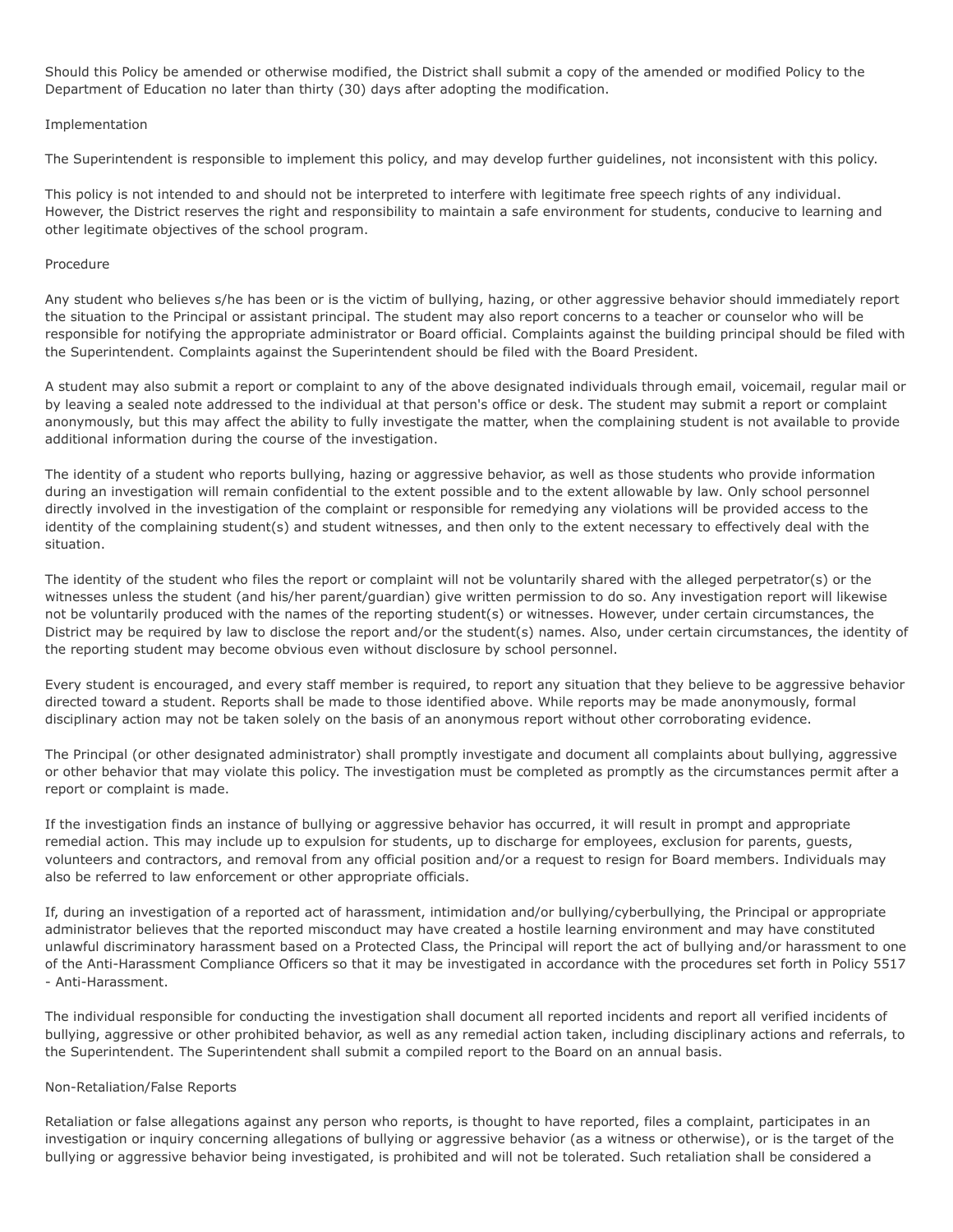serious violation of Board policy, independent of whether a complaint of bullying is substantiated. Suspected retaliation should be reported in the same manner as bullying/aggressive behavior.

Making intentionally false reports about bullying/aggressive behavior for the purpose of getting someone in trouble is similarly prohibited and will not be tolerated. Retaliation and intentionally false reports may result in disciplinary action as indicated above.

# Prevention/Training/Restorative Practices

The Superintendent shall establish a program or other initiatives involving school staff, students, clubs or other student groups, administrators, volunteers, parents, law enforcement, community members, and other stakeholders, aimed at the prevention of bullying or other aggressive behavior.

The District shall provide, and all administrators, school employees, contracted employees and volunteers who have significant contact with students shall undertake annual training on preventing, identifying, responding to, and reporting incidents of bullying and other aggressive behavior.

The District will utilize restorative practices that emphasize repairing the harm to the victim and school community in the correction of bullying behavior, which may include victim-offender conferences that:

- A. are initiated by the victim;
- B. are approved by the victim's parent or legal guardian or, if the victim is at least 15, by the victim;
- C. are attended voluntarily by the victim, a victim advocate, the offender, members of the school community, and supporters of the victim and the offender (the "restorative practices team";
- D. would provide an opportunity for the offender to accept responsibility for the harm caused to those affected, and to participate in setting consequences to repair the harm, such as requiring the student to apologize; participate in community service, restoration of emotional or material losses, or counseling; pay restitution; or any combination of these. The selected consequences and time limits for their completion will be incorporated into an agreement to be signed by all participants.

#### Definitions

The following definitions are provided for guidance only. If a student or other individual believes there has been bullying, hazing, harassment or other aggressive behavior, regardless of whether it fits a particular definition, s/he should report it immediately and allow the administration to determine the appropriate course of action.

**"Aggressive behavior"** is defined as inappropriate conduct that is repeated enough, or serious enough, to negatively impact a student's educational, physical, or emotional well-being. Such behavior includes, for example, bullying, hazing, stalking, intimidation, menacing, coercion, name-calling, taunting, making threats, and hitting/pushing/shoving.

"At School" is defined as in a classroom, elsewhere on school premises, on a school bus or other school-related vehicle, or at a school-sponsored activity or event whether or not it is held on school premises. It also includes conduct using a telecommunications access device or telecommunications service provider that occurs off school premises if either owned by or under the control of the District.

**"Bullying"** is defined as any written, verbal, or physical acts, including cyber bullying (i.e. any electronic communication, including, but not limited to electronically transmitted acts, such as internet, telephone or cell phone, personal digital assistant (PDA), or wireless hand held device) that, without regard to its subject matter or motivating animus, is intended or that a reasonable person would know is likely to harm one (1) or more students either directly or indirectly by doing any of the following:

- A. substantially interfering with educational opportunities, benefits, or programs of one (1) or more students;
- B. adversely affecting the ability of a student to participate in or benefit from the school district's educational programs or activities by placing the student in reasonable fear of physical harm or by causing substantial emotional distress;
- C. having an actual and substantial detrimental effect on a student's physical or mental health; and/or
- D. causing substantial disruption in, or substantial interference with, the orderly operation of the school.

Bullying can be physical, verbal, psychological, or a combination of all three. Some examples of bullying are:

- A. Physical hitting, kicking, spitting, pushing, pulling; taking and/or damaging personal belongings or extorting money, blocking or impeding student movement, unwelcome physical contact.
- B. Verbal taunting, malicious teasing, insulting, name calling, making threats.